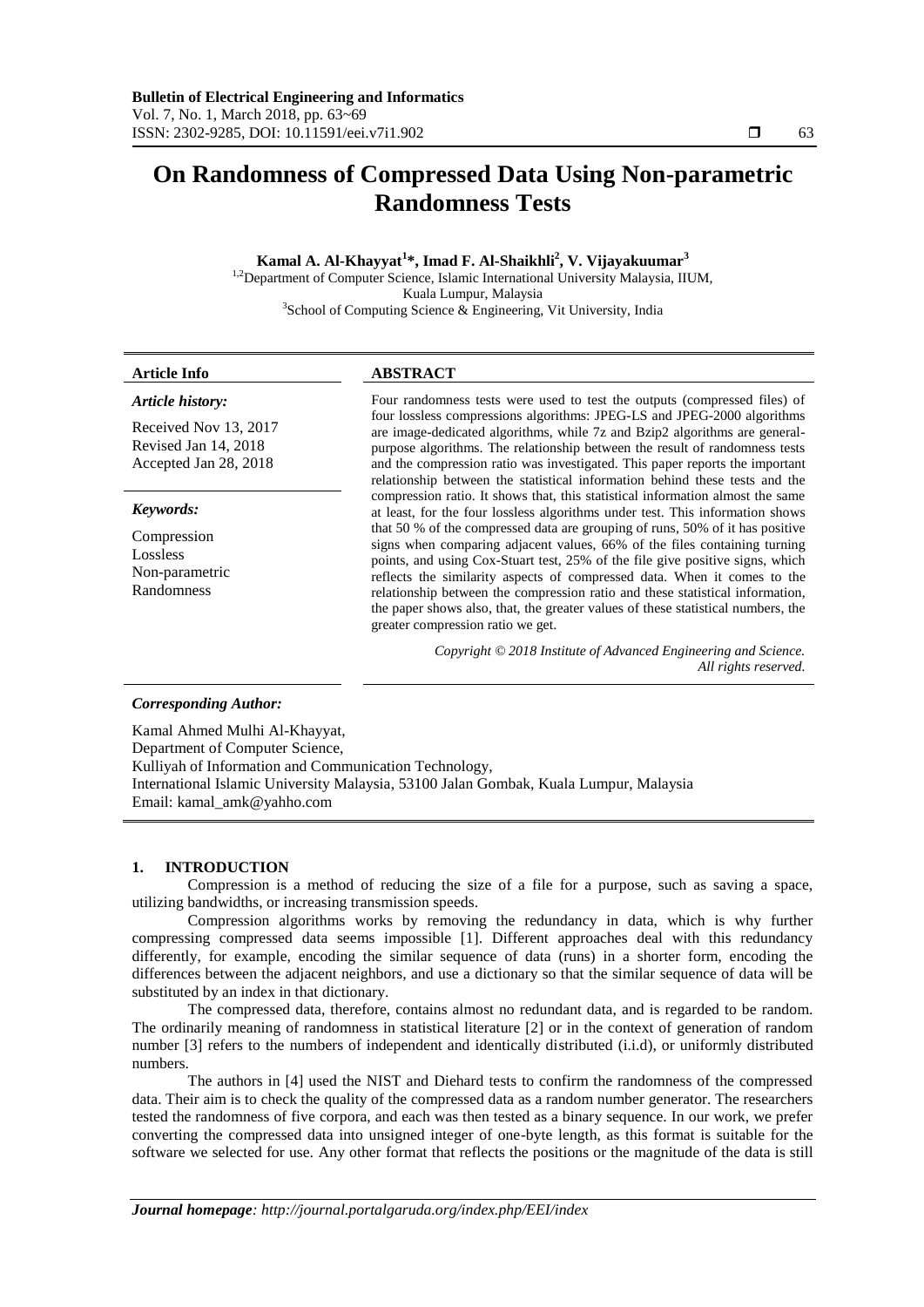accepted to serve as a measure of randomness [2]. For the tests, four non-parametric randomness tests were used.

This paper investigates the various relationships between the compression ratio and the selected randomness test, and between the compression ratio and statistical information accompanied by these tests. The paper, in Section II, briefly describe the randomness tests that were used, the sample images, and the compression algorithms applied to obtain the compressed data. In Section 3 (empirical study), we listed the relationships between the compression ratios and randomness tests and their corresponding statistical information. Section 4 summarizes the findings of the experiments

# **2. METHODOLOGY**

Four randomness tests were used to test the randomness of the compressed data files. These data files were generated by applying four lossless algorithms on 49 gray scale images. The following subsections will describe the sample data, compression algorithms, and the randomness tests.

# **2.1. Compressed Data Files for Tests**

Total of 49 images with a standard size of 512x512 in a raw format (PGM) were used. These gray images contain landscapes, satellite, human, animals, vehicles, buildings, and artificial images to allow the compressor algorithms to yield very different compression ratios, Figure 1 shown the sample images, which were assigned numbers 1-49. The variations in compression ratios are important to mitigate bias in testing and the accuracy of the relationships.



Figure 1. Samples of images used

#### **2.2. Randomness Tests**

Four randomness tests were used. These tests are commonly used to determine the randomness of the time series data [3].

The tests were used in a twofold manner; the p-values of the tests were used as a measurement of the randomness, while the statistical information–which is used to calculate the p-values –were used as well. This statistical information helps us understand the structure of the compressed data files in the context of the four tests, and their corresponding relationship(s) to the compressed data.

# **2.2.1. Runs test (Wald–wolfowitz Runs Test)**

This test is named after [Abraham Wald](https://en.wikipedia.org/wiki/Abraham_Wald) and [Jacob Wolfowitz](https://en.wikipedia.org/wiki/Jacob_Wolfowitz)  $[5]$ . If we have *n* observations, the median value will be used as a threshold to identify two types of outcomes; the outcomes above and below the median, denoted as  $n_1$  and  $n_2$ , therefore,  $n = n_1 + n_2$ .

The expected runs for random data is computed as follows:

$$
E(R) = \frac{2n_1n_2}{n} + 1\tag{1}
$$

And the variance:

$$
V(R) = \frac{2n_1n_2(2n_1n_2 - n)}{n^2(n-1)}
$$
 (2)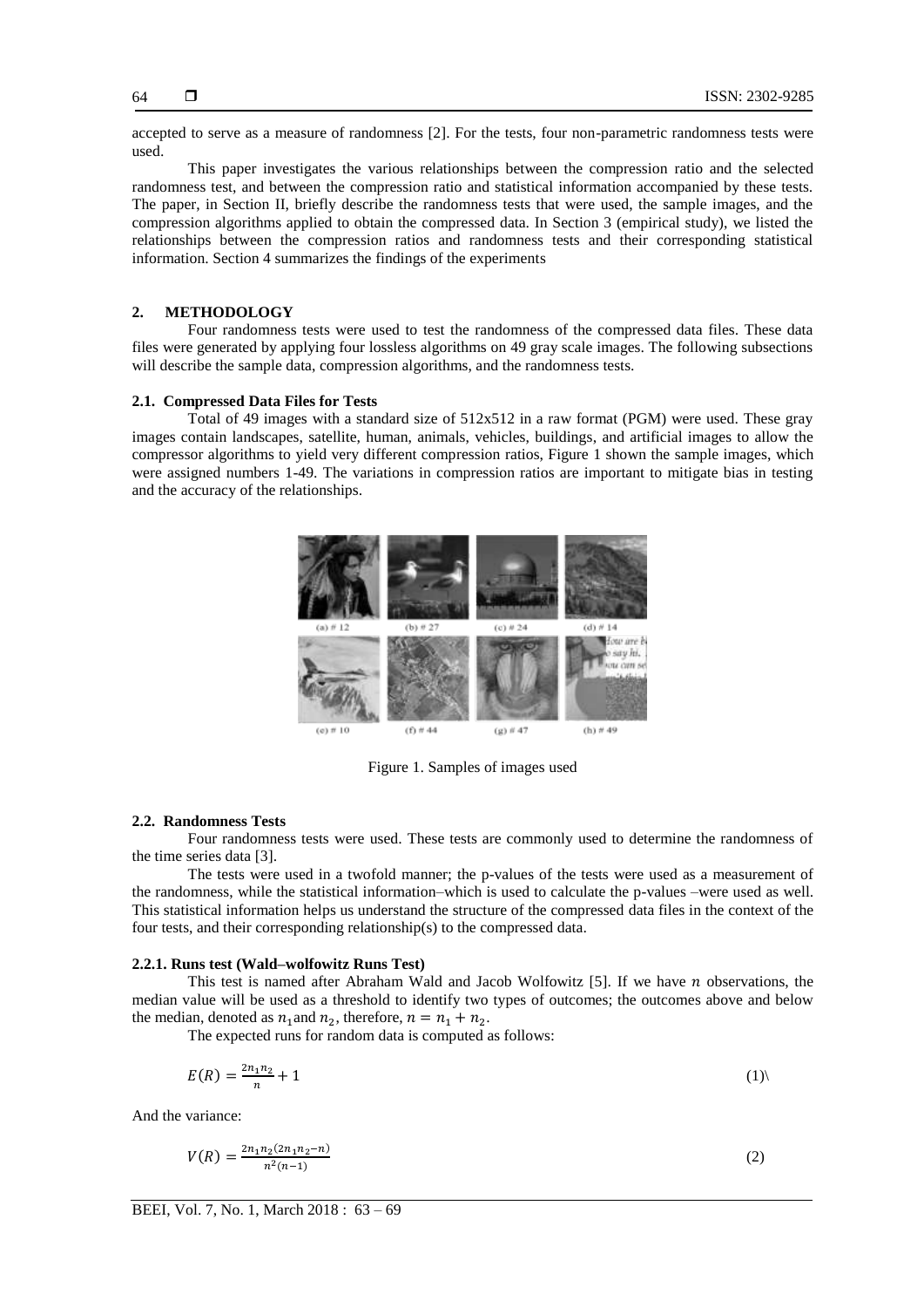Then, the statistics test:

$$
Z_R = \frac{(R - E(R))}{\sqrt{V(R)}}\tag{3}
$$

 $\overline{R}$  in the above equations is the total runs of both the runs of the above sequences and the runs of the below sequences. The significance level  $\alpha$  used for all tests was 0.05, so if  $Z_R > 1.96$ , we reject the null hypotheses, and the data files seems to be non-random [6].

Besides using the result of the test in terms of p-value, we also used the total runs, defined as the statistical information, and when divided by the size of the compressed data, the result is defined as the statistical ratio, or ratio for short. A ratio in this case is the percentage of the number of runs found in the compressed data comparing it to its size. This naming convention will be adhered to for the rest of the randomness tests.

## **2.2.2. The Difference-sign Test**

This test counts the number of values of *i* such that  $y_i > y_{i-1}$ ,  $i = 2, ..., n$ , or the number of times the difference series  $y_i - y_{i-1}$  is positive and assign it to S, while *n* is the number of observations.

The mean and the variance for the random data are:

$$
\mu_{s} = E(S) = \frac{1}{2}(n-1) \tag{4}
$$

$$
\sigma_s^2 = Var(S) = (n+1)/12\tag{5}
$$

The null hypotheses are rejected when:

$$
\frac{|S - \mu_S|}{\sigma_S} > \Phi_{1 - \frac{\alpha}{2}} \tag{6}
$$

Where  $\Phi_{1-\alpha/2} = 1.96$ , when  $\alpha = 0.05$ , [7]. Besides the indicator of randomness represented by p-value, the number of positive signs  $(S)$  was used as a statistical information along with its ratio.

#### **2.2.3. The Turning Point Test**

If  $y_1, ..., y_n$  is a sequence of observations, there is a turning point at time  $i, 1 \le i \le n$ , if  $y_{i-1} \le y_i$ and  $y_i > y_{i+1}$  or  $y_{i-1} > y_i$  and  $y_i < y_{i+1}$ .

As  $T$  represents the count of turning points, the mean and the variance for a random data are as follows:

$$
\mu_T = E(T) = 2(n-2)/3 \tag{7}
$$

$$
\sigma_T^2 = Var(T) = (16n - 29)/90\tag{8}
$$

The null hypotheses are rejected when:

$$
|T - \mu_T| / \sigma_T > \Phi_{1 - \alpha/2}
$$
\n<sup>(9)</sup>

Where  $\Phi_{1-\alpha/2} = 1.96$  when  $\alpha = 0.05$  [7]. This test was published by [Irénée-Jules Bienaymé](https://en.wikipedia.org/wiki/Ir%C3%A9n%C3%A9e-Jules_Bienaym%C3%A9) in 1874 [8]. The counts of both turning points  $T$  as a statistical information and its corresponding ratio were used.

#### **2.2.4. Cox-stuart Test**

Cox-Stuart tests is used to discover a positive or negative trend in data. The data are grouped into pairs  $(X_1, X_{1+c})$ ,  $(X_2, X_{2+c})$ , ...,  $(X_{n-c}, X_n)$ , where  $c = n/2$  if *n* is even, and  $c = (n + 1)/2$  if *n* is odd. The signs are defined as follows:

$$
sign(X_i, X_{i+c}) = \begin{cases} + & \text{if } X_i < X_{i+c} \\ 0 & \text{if } X_i = X_{i+c} \\ - & \text{if } X_i > X_{i+c} \end{cases}
$$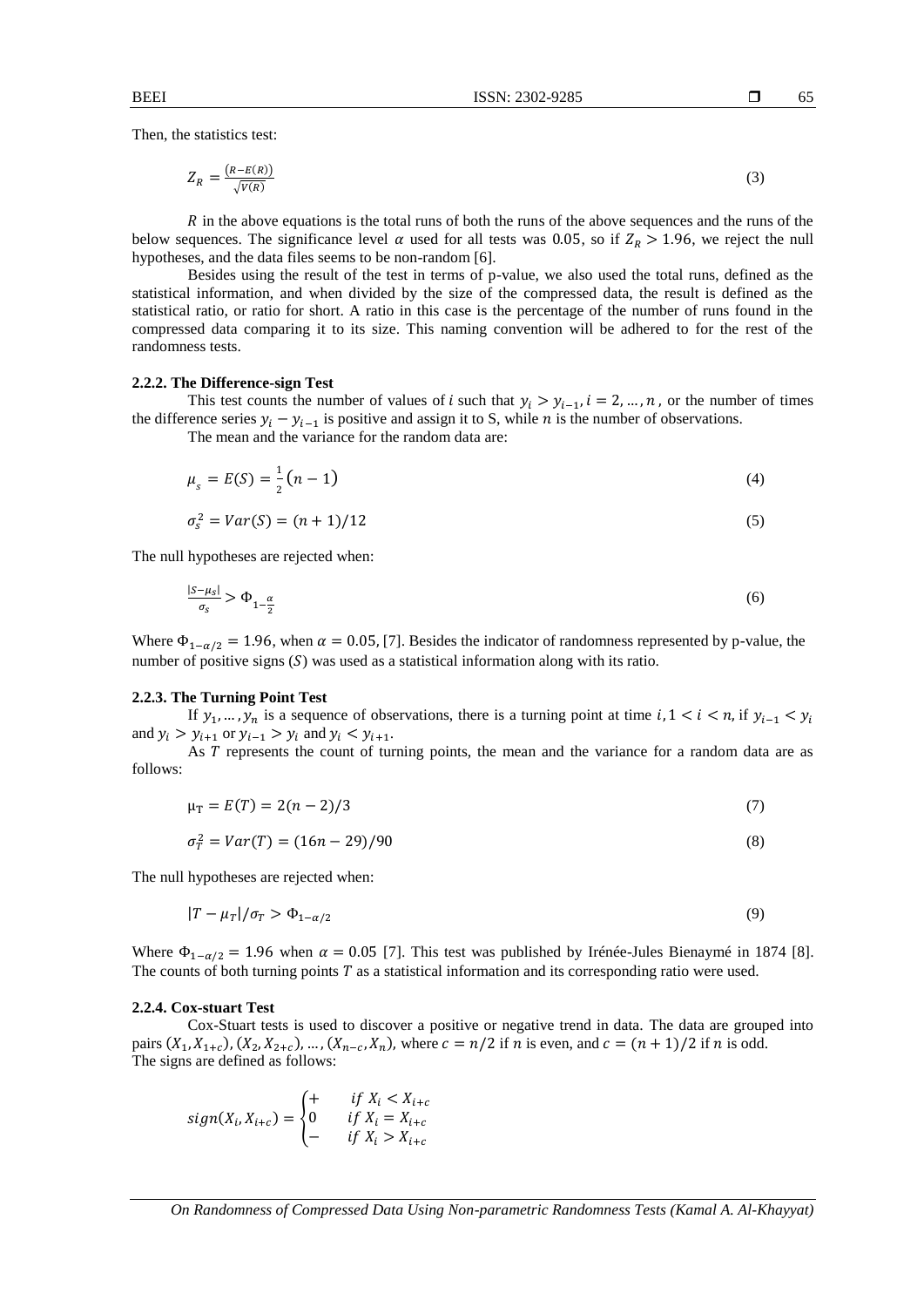Let T be the sum of positive signs, since  $T \sim Bi(n, 0.5)$ ,  $p - value$  will be a cumulative probability function for binomial distribution, and the null hypotheses will be rejected if the  $p - value$  is less than  $\alpha$ . More details can be found in [9]-[11]. The test is published in 1955 by D. R. Cox and; A. Stuart [12]. We used, besides the p-value, both the count of positive comparisons as a statistical information and its ratio.

# **2.3. Compression Algorithms**

We used four lossless compression algorithms; two are dedicated to images, and two are general purpose algorithms:

- JPEG-LS is lossless image compression. It works by predicting the next pixel value basing on the MED (Median Edge Detection) technique, and uses Glomb-Rice for encoding [13]-[15]. The implementation provided by the Columbia University written in C language was used in this work.
- JPEG-2000 is a wavelet-based lossy-to-lossless transform coder [16]. IrfanView can be used to apply JPEG-2000.
- 7z uses LZMA (Lempel–Ziv–Markov chain algorithm) algorithms, which includes an improved LZ77 and range encoder. 7-ZIP software is used to implement this algorithm.
- Bzip2 (Bz2 for short) concatenates RLE, Burrows-Wheeler transform, and Huffman coding. It also uses the 7-ZIP software.

# **3. EMPIRICAL STUDY**

All the tests were conducted in the R code version 3.3.1. The open source package "randtests", which includes all the tests, was used in our work. The 49 grayscale images were compressed by the compression algorithms using the software mentioned earlier. The average of compression ratios is given in Tabel 1.

In this small and varied sample data, 7z and Bzip2 were better in compression ratios, despite 7z and Bzip2 being general purpose algorithms, while JPEG-LS and JPEG2000 are image compressors. For a large data set, this may differ [17], [18].

| Table 1. Average of Compression Ratios  |      |  |  |  |
|-----------------------------------------|------|--|--|--|
| Compression Algorithm Compression Ratio |      |  |  |  |
| $JPEG-I.S$                              | 1.83 |  |  |  |
| <b>JPEG2000</b>                         | 1.64 |  |  |  |
| 7z                                      | 2.06 |  |  |  |
| Bzip2                                   | 2.00 |  |  |  |

#### **3.1. The Randomness Tests Results**

Each randomness tests mentioned in subsection 2.2, were applied on the outputs of the compressors (subsection 3.3). The number of files that passed the randomness tests (their p-values >0.05) are shown in Fig. 2. For the run test, files compressed by Bzip2 (Bz2) shows only 3 files out of 49 that passed the test, and 19 files passing the Cox-Stuart test. In the case of the turning point test, JPEG2000 has lesser number of files that passed the test, whereas most of the files passed the Cox-Stuart test.



Figure 2. Number of files that passed the tests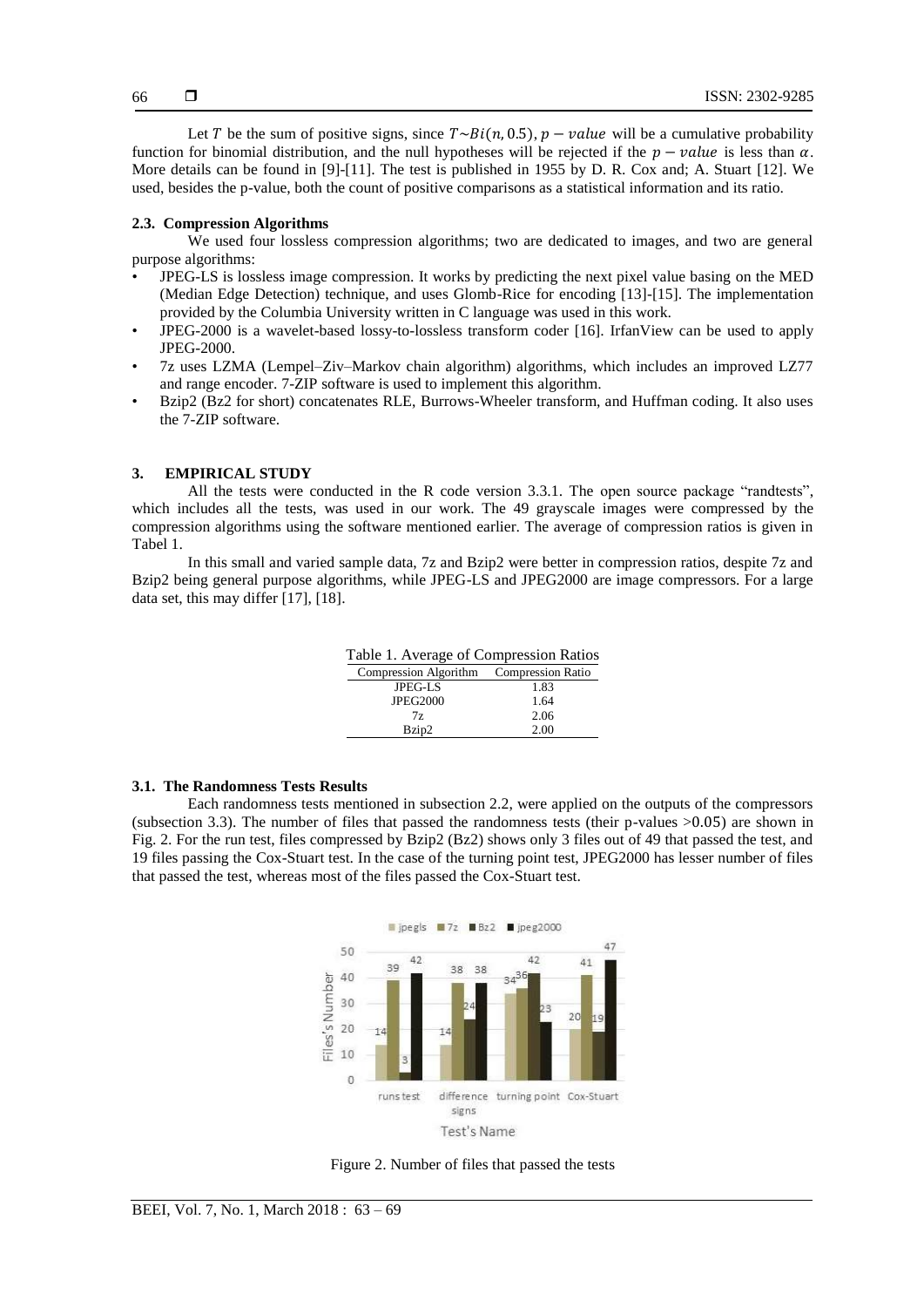| BEEI   |   |        | 2302-9285<br>$\mathbf{r} \cap \mathbf{r}$ |        |       | --<br>v, |
|--------|---|--------|-------------------------------------------|--------|-------|----------|
| $\sim$ | . | ______ | .                                         | $\sim$ | ----- | - -      |

The compressed files using JPEG-LS show similar results in runs test, difference signs, and Cox-Stuart test. In terms of the turning points, JPEG-LS comes after JPEG-2000 and near 7z in lesser number of files that passed the test.

# **3.2. Randomness and Compression Ratio**

We did not find any significant relationship between the compression ratio and the results of the randomness tests. Table 2 shown the correlation results.

| Table 2. Correlation between Randomness and Compresseion Ratio |  |  |
|----------------------------------------------------------------|--|--|
|----------------------------------------------------------------|--|--|

| Ratios                 | Compression Algorithms |    |                           |       |
|------------------------|------------------------|----|---------------------------|-------|
|                        | jpegls                 | 7z | Bz2                       | Jpg2k |
| <b>RUNS</b>            | $-0.319$               |    | $0.015 - 0.190 0.317$     |       |
| <b>DIFFERENT SIGNS</b> | $-0.224$               |    | $0.160 - 0.303 0.098$     |       |
| <b>TURNING POINT</b>   | 0.057                  |    | $-0.032 - 0.199$ 0.287    |       |
| <b>COX-STUART</b>      | 0.029                  |    | $-0.116$ $0.059$ $-0.207$ |       |

# **3.3. Utilizing Statistical information**

It is obvious from Table 2, that there are no significant relationships between the randomness and the compression ratio. We pointed out earlier (subsection 2.2) that statistical information generated by the tests will be used to understand the structures of compressed data and their relationships to the compression ratio.

This information includes:

- Number of runs (NUM. OF RUNS), this number is used in runs test as  $(R)$  in equation (3).
- Number of positive signs (NUM. OF P\_SIGNS\_D\_S) resulting from comparing the adjacent numbers, this number is used in deference-sign test as  $(S)$  in equation  $(6)$ .
- Number of turning points (NUM. OF  $T_P$ OINTS), which are used in turning points test as  $(T)$  in equation (9).
- Number of positive signs (NUM. OF P\_SIGNS\_COX), resulting when the second half pair wised with the first half. The symbol  $(T)$  was used.

This statistical information, when divided by their compressed file sizes, results in their ratios (or statistical ratios).

It should be pointed out that all these ratios are nearly equal (after rounding to 2 decimal points), regardless of whether their accompanied files passed or fail the randomness test. These values are:

- Ratio of number of runs (# RUNS): 0.50 (or 50% of the file size)
- Ratio number of positive signs in difference-sign test (# PS\_DS):0.50
- Ratio number of turning points (# TURNIGN): 0.66
- Ratio number of positive signs in Cox-Stuart test (# PS\_COX):0.25

# **3.3.1. Correlations between Ratios and Randomness**

The correlations between the ratios and the randomness is shown in Table 3. The correlations now differ than of Table 2, no correlations shown in Table 2, significant correlations are while there were shown in Table 3.

|           |          | Compression Algorithms |          |          |
|-----------|----------|------------------------|----------|----------|
| Ratios    | jpegls   | 77                     | Bz2      | Jpg2k    |
| # RUNS    | $-0.293$ | $-0.373$               | 0.387    | $-0.779$ |
| $# PS$ DS | $-0.630$ | 0.312                  | 0.328    | $-0.839$ |
| #TURNING  | 0.103    | 0.464                  | 0.219    | $-0.846$ |
| #PS COX   | $-0.353$ | $-0.223$               | $-0.109$ | $-0.210$ |

| Table 3. Correlations between the Ratios and Randomness |  |
|---------------------------------------------------------|--|
|---------------------------------------------------------|--|

JPEG-2000 shows strong negative relationships between the ratios of number of runs, number of positive signs (difference-sign test), and the number of turning points with the corresponding randomness tests.

JPEG-LS shows the moderate negative relationship between the ratio of turning points and randomness, whereas 7z files shows the moderate positive relationships for the same test.

*On Randomness of Compressed Data Using Non-parametric Randomness Tests (Kamal A. Al-Khayyat)*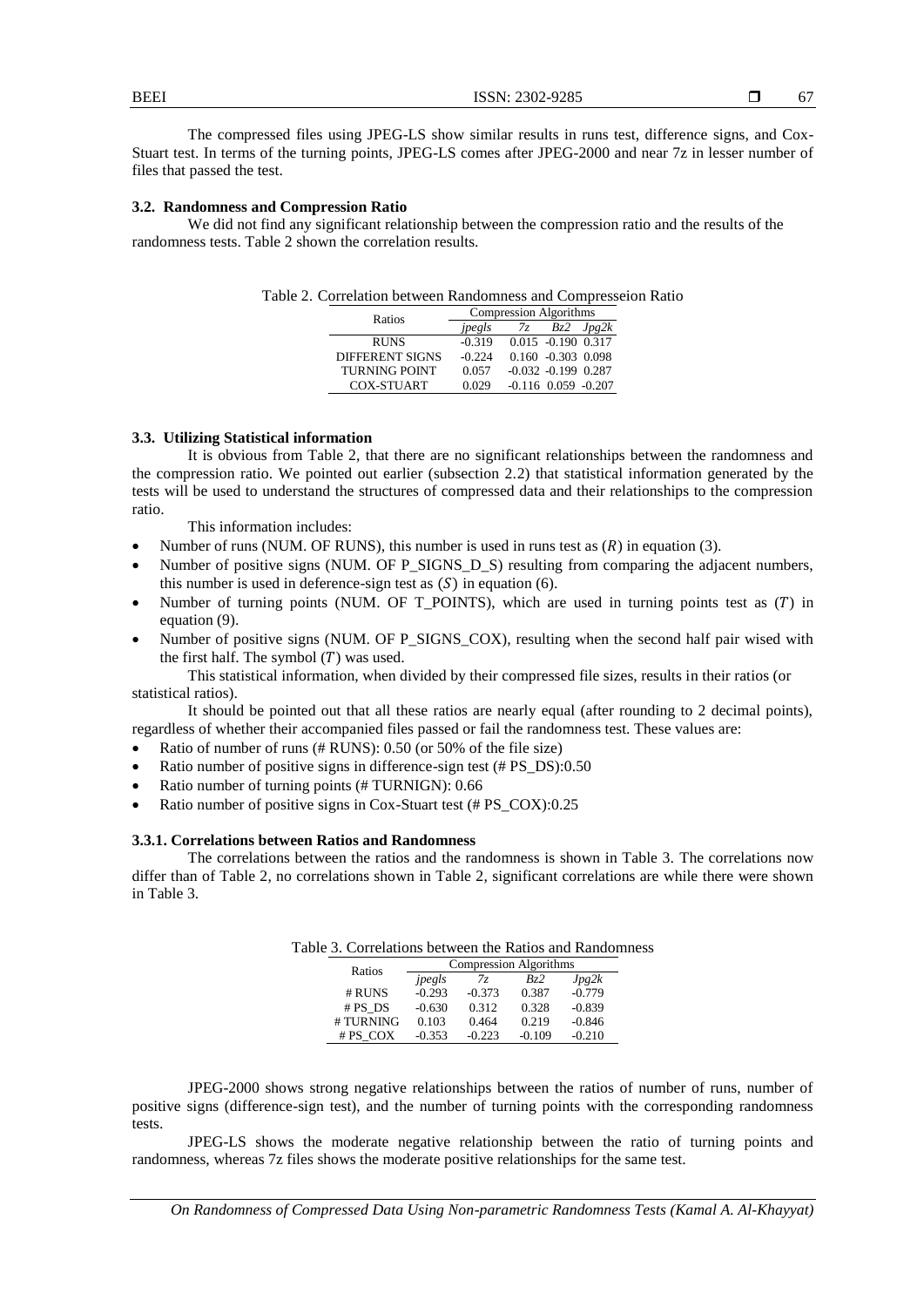# **3.3.2. Correlations between Ratios and Compression Ratio**

When taking the correlations between ratios and the compression ratio, JPEG-LS files are the only type that shows strong positive relationships between ratios of number of runs, number of positive signs (difference-sign test), and number of turning points, with the compression ratio, which are completely logical relationships. Bzip2 files shows negative strong relationship only between the ratio of positive signs (difference-sign test) and the compression ratio. Table 4 shown these relations.

| Ratios |          | Compression Algorithms |          |          |          |  |
|--------|----------|------------------------|----------|----------|----------|--|
|        |          | pegls                  | 7z       | Bz2      | Jpg2k    |  |
|        | # RUNS   | 0.663                  | $-0.055$ | 0.379    | $-0.201$ |  |
|        | # PS DS  | 0.704                  | $-0.225$ | $-0.816$ | $-0.053$ |  |
|        | #TURNING | 0.680                  | $-0.156$ | $-0.503$ | $-0.204$ |  |
|        | # PS COX | $-0.126$               | 0.053    | $-0.231$ | 0.003    |  |

#### **3.3.3. Statistical Information and Compression Ratio**

When it comes to the correlations between statistical information and the compression ratio, it is clear that a very strong negative relationship is held inside each compressed file type, without exceptions.

This relation is straightforward, i.e., the more number of statistical numbers, the less compression ratio we obtain. JPEG-2000 shows the nearly perfect relationships than 7z. Table 5 shown these relations.

| Table 5. Correlations between Statistical Information and Compression Ratio |  |  |  |  |  |
|-----------------------------------------------------------------------------|--|--|--|--|--|
|-----------------------------------------------------------------------------|--|--|--|--|--|

| Ratios              | Compression Algorithms |          |          |          |  |
|---------------------|------------------------|----------|----------|----------|--|
|                     | jpegls                 | 77       | Bz2      | Jpg2k    |  |
| <b>NUM. OF RUNS</b> | $-0.862$               | $-0.907$ | $-0.891$ | $-0.981$ |  |
| NUM. OF P SIGNS D S | $-0.877$               | $-0.907$ | $-0.898$ | $-0.981$ |  |
| NUM. OF T POINTS    | $-0.862$               | $-0.907$ | $-0.896$ | $-0.981$ |  |
| NUM. OF P SIGNS COX | $-0.881$               | $-0.907$ | $-0.898$ | $-0.981$ |  |

#### **4. CONCLUSION**

There are no direct relationships between the results of randomness tests and the compression ratio, but the experiments show a strong relationship between the statistical ratios and the compression ratio for only the JPEG-LS files, except for the Cox-Stuart test.

A nearly perfect relationship was detected between the compression ratio and the ratios inside each compressed data generated by the same algorithm, which means that given two images of the same size, if compressed by the same algorithm, the compression ratios of both will conform to the statistical information of any of the four tests.

JPEG-2000 files show a strongly negative relationship between the statistical ratios and randomness results, except for the Cox-Stuart test, which means that higher ratio values result in lower p-values.

The results proved that the statistical information and statistical ratio are more beneficial when compared to the compression ratio. The results assured that, representing random files using integer representation shows that, the file harder to deal with, because of the high frequency within its data.

#### **REFERENCES**

- [1] D. Salomon and G. Motta, Handbook of data compression, Fifth Edit. Springer, 2010.
- [2] Y. Wang, "Nonparametric Tests for Randomness," no. May, pp. 1–11, 2003.
- [3] J. S. Rustagi, "Some Tests of Randomness with Applications," DTIC Document, 1981.
- [4] W. Chang, B. Fang, X. Yun, S. Wang, and X. Yu, "Randomness testing of compressed data," arXiv Prepr. arXiv1001.3485, 2010.
- [5] A. Wald and J. Wolfowitz, "On a test whether two samples are from the same population," Ann. Math. Stat., vol. 11, no. 2, pp. 147–162, 1940.
- [6] Panik MJ (2012) Statistical Inference: A Short Course, John Wiley & Sons, Hoboken, NJ,2012.
- [7] P. J. Brockwell and R. A. Davis, Introduction to Time Series and Forecasting , Second Edition Springer Texts in Statistics.
- [8] I.-J. Bienaymé, "Sur une question de probabilités," Bull. Math. Soc. Fr, vol. 2, pp. 153–154, 1874.
- [9] R. H. McCuen, Modeling Hydrologic Change: statistical methods, vol. 104, no. 10. 1995.